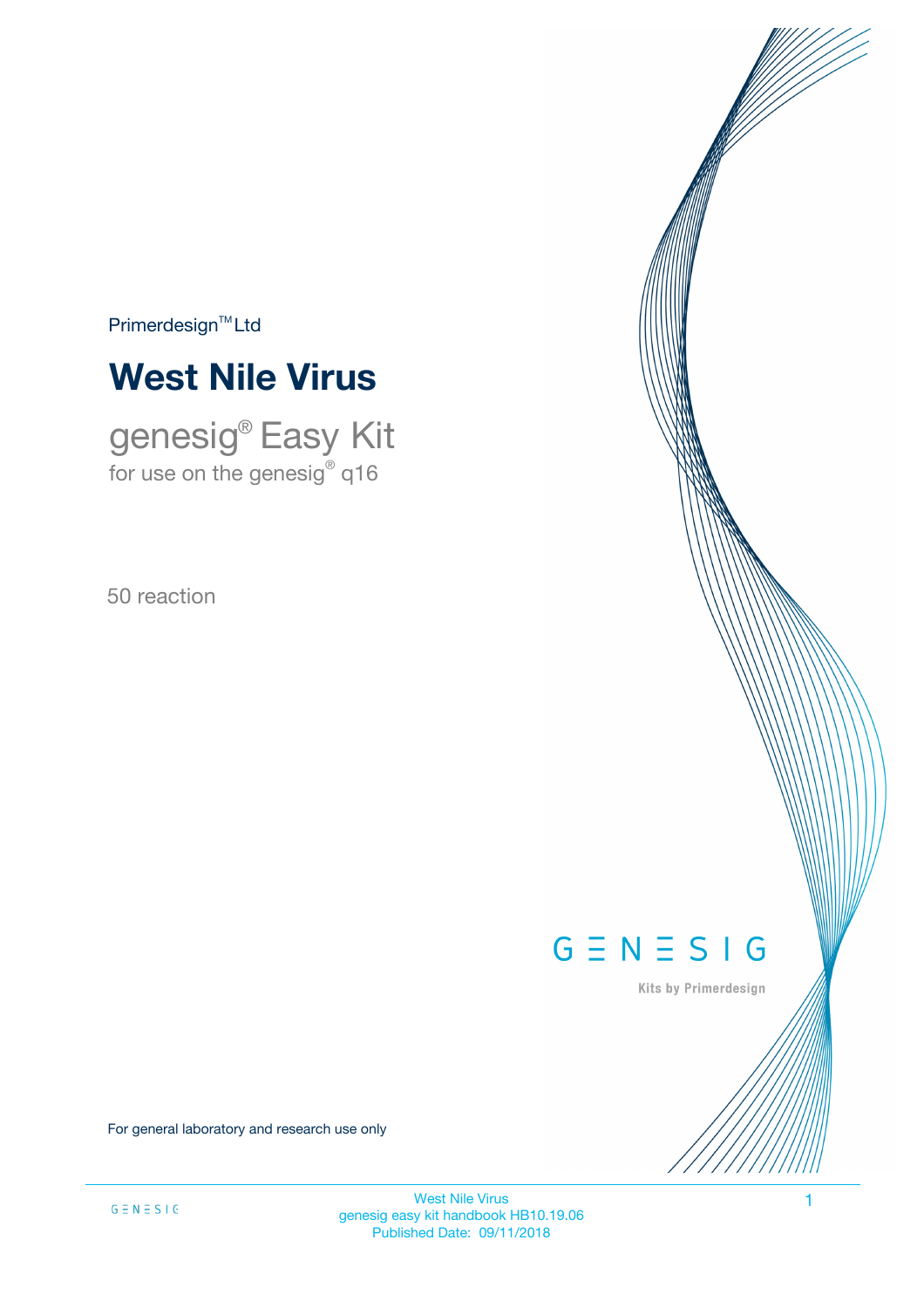# genesig® Easy: at a glance guide

## **For each RNA test**

| Component                | <b>Volume</b>  | Lab-in-a-box pipette |  |
|--------------------------|----------------|----------------------|--|
| WNV primer/probe mix     | 5 <sub>µ</sub> |                      |  |
| Your RNA sample          | 5 <sub>µ</sub> |                      |  |
| oasig OneStep Master Mix | 10 µl          |                      |  |

## **For each positive control**

| Component                 | Volume         | Lab-in-a-box pipette |  |
|---------------------------|----------------|----------------------|--|
| WNV primer/probe mix      | 5 <sub>µ</sub> |                      |  |
| Positive control template | 5 <sub>µ</sub> |                      |  |
| oasig OneStep Master Mix  | 10 µl          |                      |  |

## **For each negative control**

| Component                | Volume         | Lab-in-a-box pipette |   |
|--------------------------|----------------|----------------------|---|
| WNV primer/probe mix     | 5 <sub>µ</sub> |                      |   |
| <b>Water</b>             | 5 <sub>µ</sub> |                      | - |
| oasig OneStep Master Mix | 10 µl          |                      |   |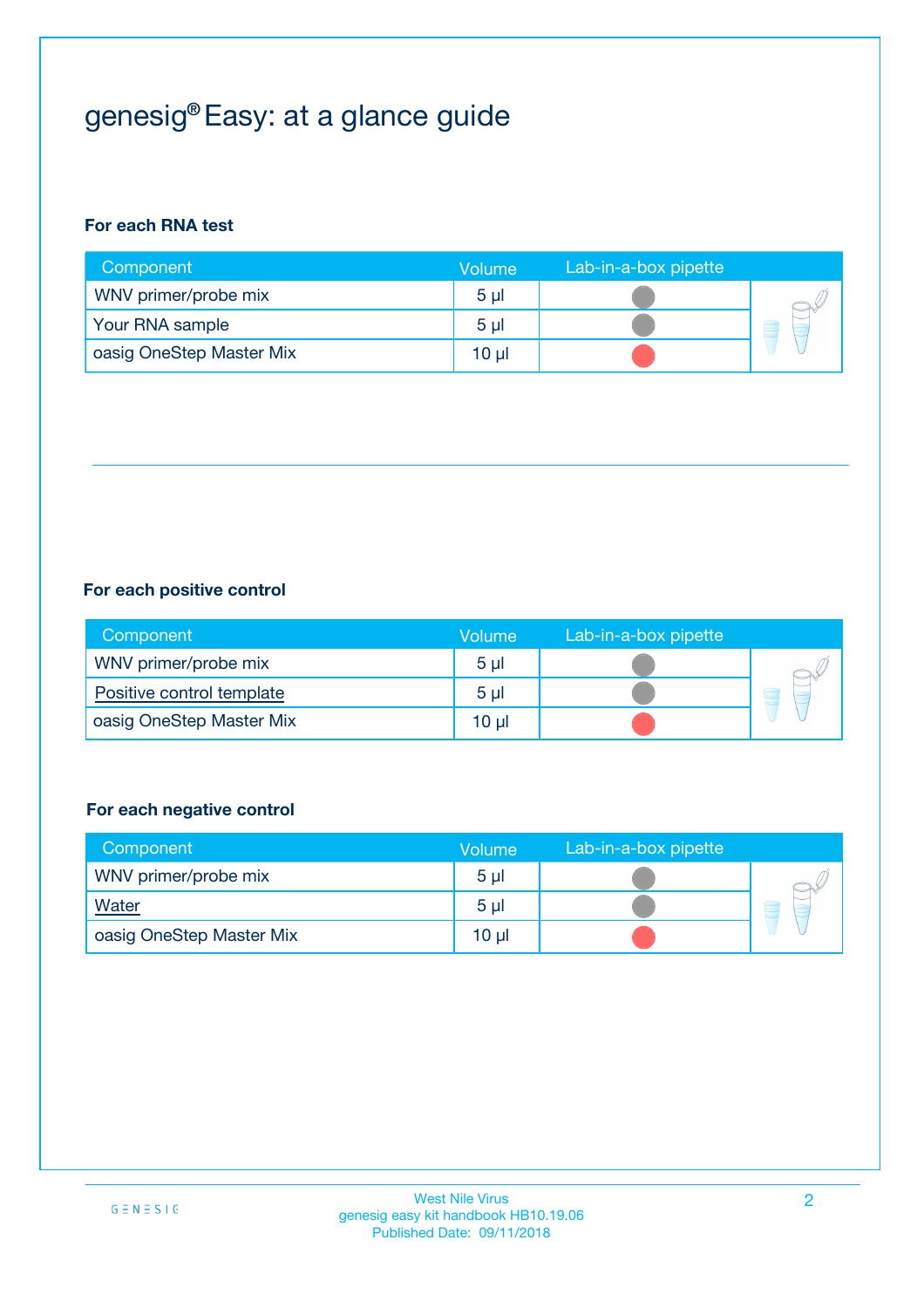## Kit Contents



## Reagents and equipment to be supplied by the user

### **genesig® q16 instrument**

### **genesig® Easy Extraction Kit**

This kit is designed to work well with all processes that yield high quality RNA and DNA but the genesig Easy extraction method is recommended for ease of use.

## **genesig® Lab-In-A-Box**

The genesig Lab-In-A-Box contains all of the pipettes, tips and racks that you will need to use a genesig Easy kit. Alternatively if you already have these components and equipment these can be used instead.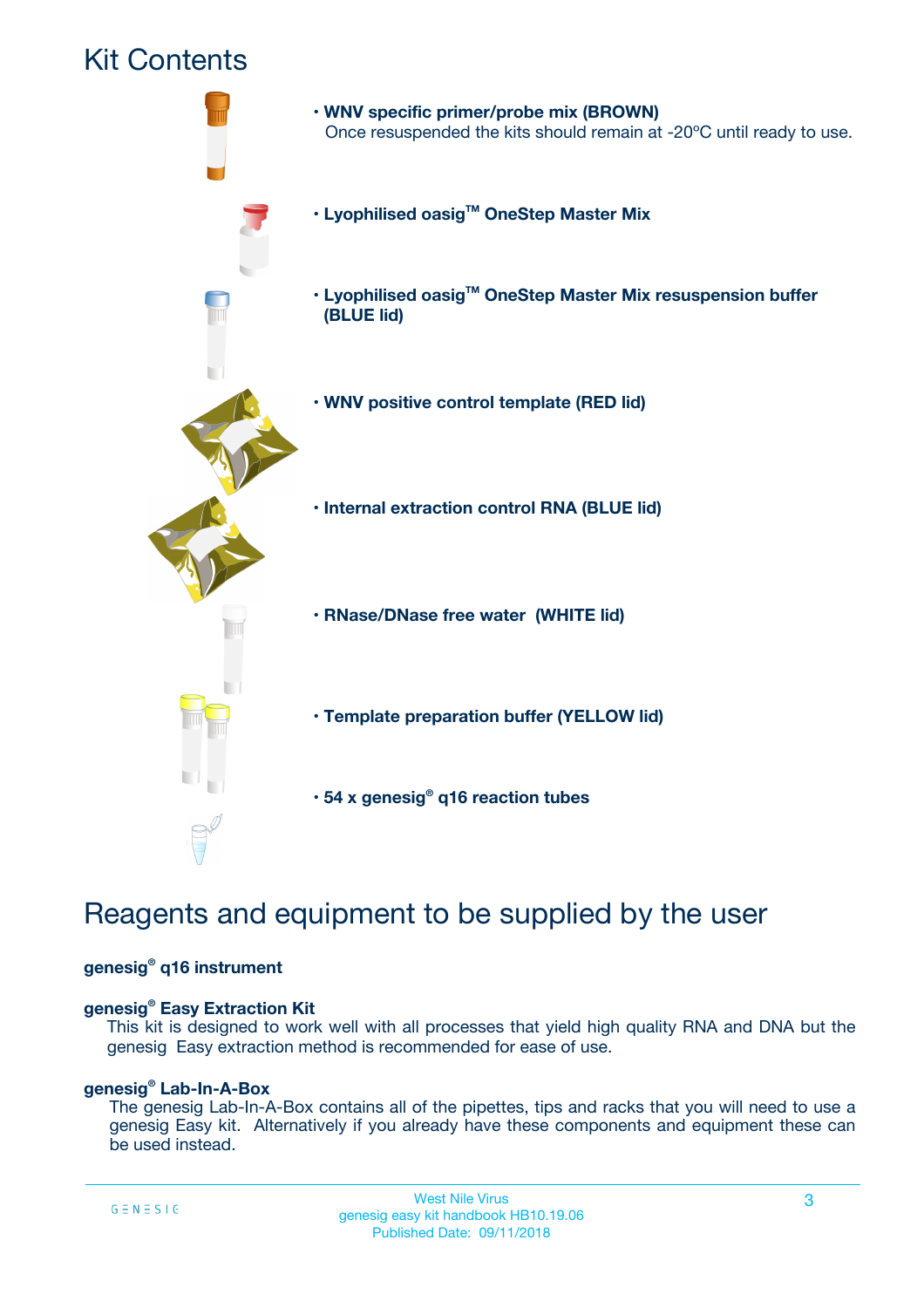# Step-by-step guide

## 1. Resuspend the test components



Use the blue pipette to transfer 500µ**l\*** of the oasig OneStep Master Mix resuspension buffer into the tube of lyophilised oasig OneStep Master Mix and mix well by gently swirling.

**\***Transfering 525µl of the oasig OneStep Master Mix resuspension buffer to your oasig OneStep Master Mix (instead of the 500µl recommended above) will enable you to take full advantage of the 50 reactions by accounting for volume losses during pipetting. In order to do so with the genesig Easy fixed volume pipettes use 1x blue, 2x red and 1x grey pipettes to make the total volume. Please be assured that this will not adversely affect the efficiency of the test.



Then use the blue pipette to transfer 500µl of water into the brown tube labelled WNV primers/probe. Cap and shake tube to mix. A thorough shake is essential to ensure that all components are resuspended. **Failure to mix well can produce poor kit performance.**

These components are now ready to use.

Store them in the freezer from hereon.

### Top tip

- Ensure that the primer/probe mix is mixed thoroughly before each use by shaking.
- Once resuspended do not expose genesig Easy kit to temperatures above -20°C for longer than 30 minutes at a time.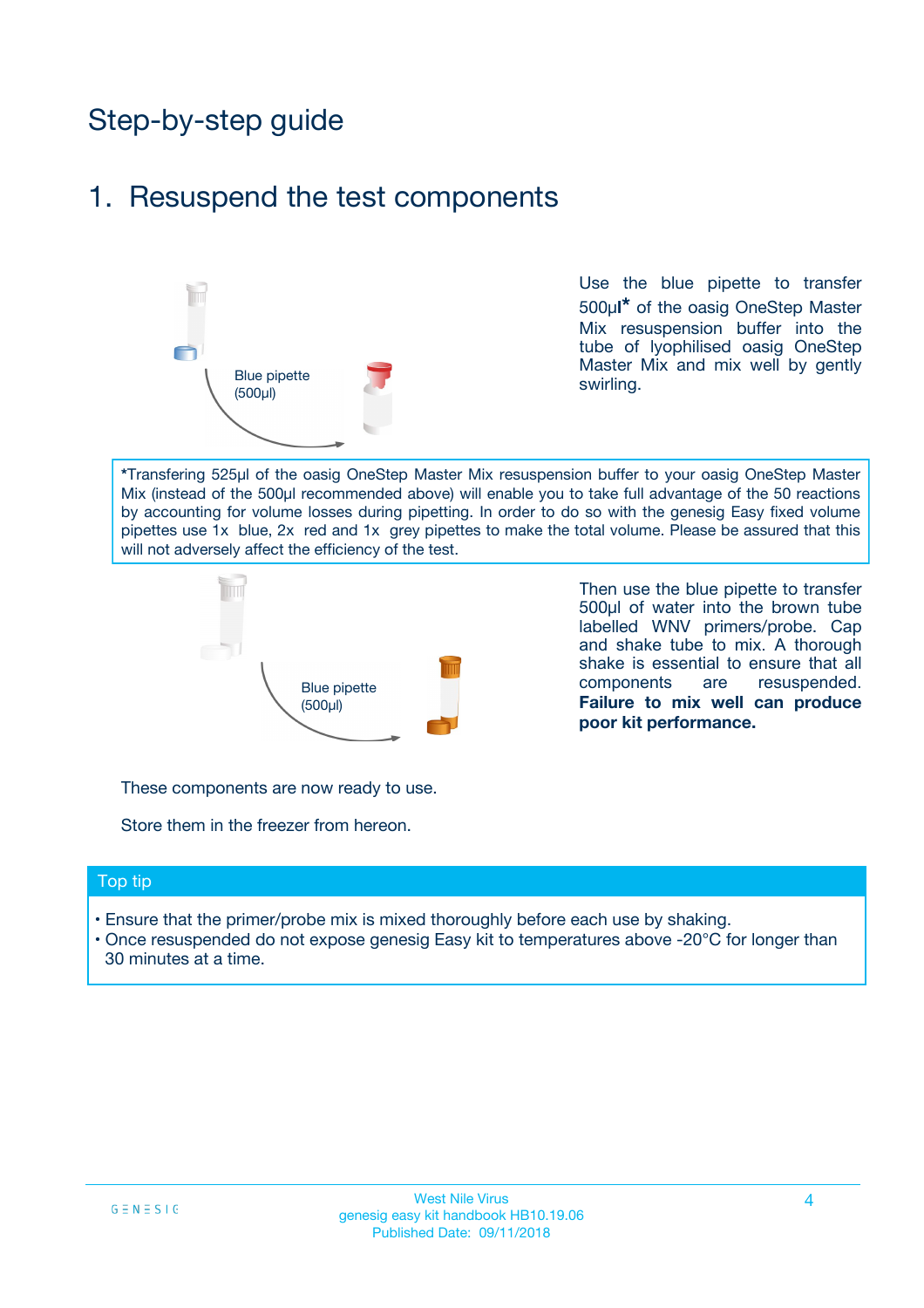# 2. Internal extraction control



Use the blue pipette to transfer 1000µl (2 x 500µl) of template preparation buffer into the Internal Extraction Control RNA tube. Cap and shake tube to mix.

Your kit contains Internal Extraction Control RNA. This is added to your biological sample at the beginning of the RNA extraction process. It is extracted along with the RNA from your target of interest. The q16 will detect the presence of this Internal Extraction Control RNA at the same time as your target. This is the ideal way to show that your RNA extraction process has been successful.

#### **If you are using an alternative extraction kit:**

Use the red pipette to transfer 10µl of Internal Extraction Control RNA to your sample **after** the lysis buffer has been added then follow the rest of the extraction protocol.

#### **If using samples that have already been extracted:**

Use the grey pipette to transfer 5µl of Internal Extraction Control RNA to your extracted sample.

## 3. Add primer/probe mix to all reaction tubes





For every reaction to be run, use the grey pipette to add 5µl of your WNV primers/probe mix to every tube.

### Top tip

- Always pipette the primer/probe mix directly into the bottom of the tube.
- You can label the tube lids to aid your reaction setup but avoid labelling tube sides.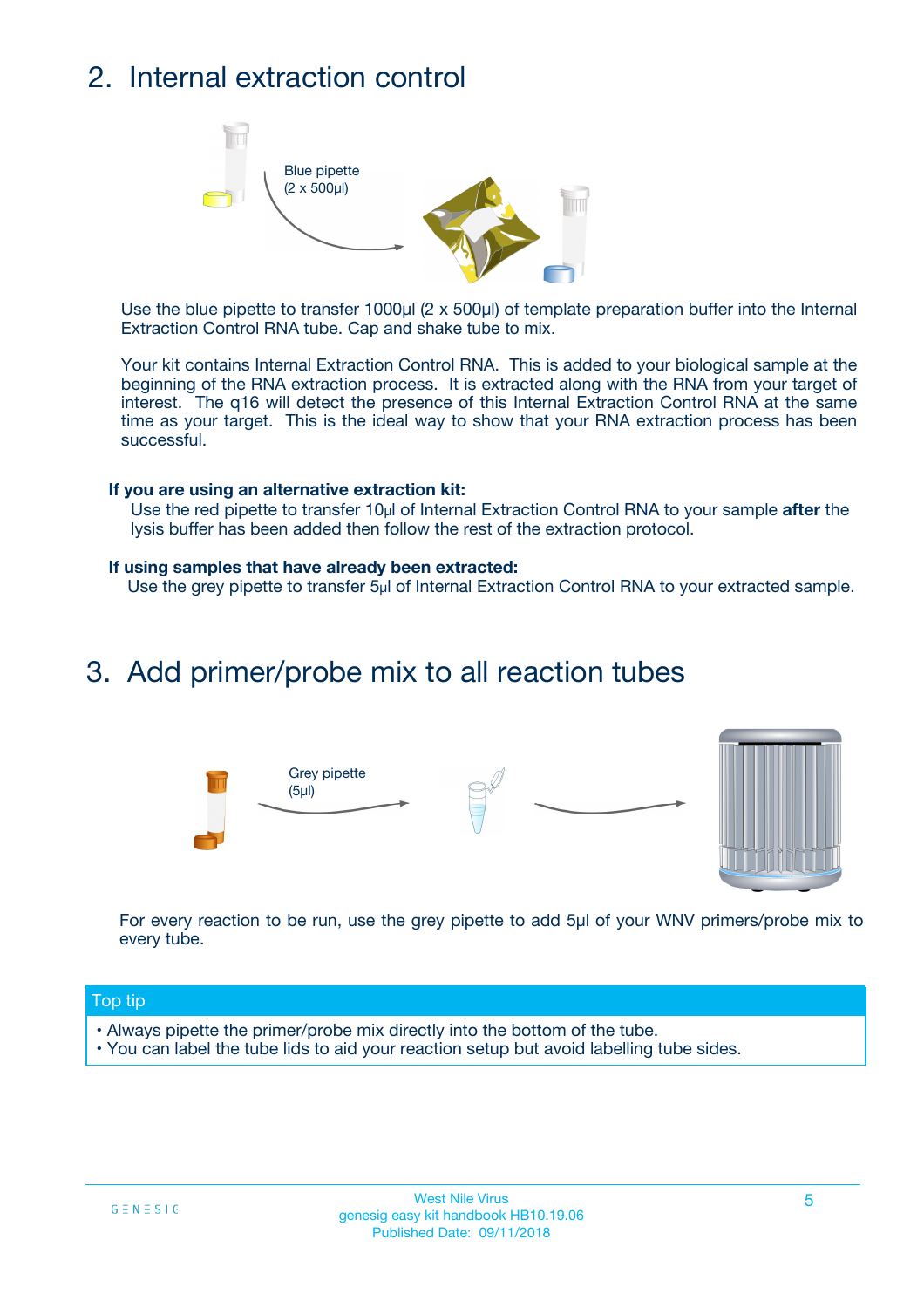# 4. Add Master Mix to all reaction tubes



For every reaction to be run, use the red pipette to add 10µl of the oasig OneStep Master Mix to the tubes containing primer/probe mix.

Move swiftly to begin your q16 run, as any delay after the oasig OneStep Master Mix has been added can effect the sensitivity of your test.

### Top tip

**•** Always add the oasig OneStep Master Mix to the side of the tube to reduce the introduction of bubbles.

## 5. Negative control



For each test you will require a negative control. Instead of RNA water is used. This sample should typically prove negative thus proving that all of your positive samples really are positive.

To create a negative control reaction simply use the grey pipette to add 5µl of the water to the required reaction tubes. Close these tubes after adding the water.

Because some genesig kit targets are common in the environment you may occasionally see a "late" signal in the negative control. The q16 software will take this into account accordingly.

### Top tip

**•** Always add the water to the side of the tube to reduce the introduction of bubbles.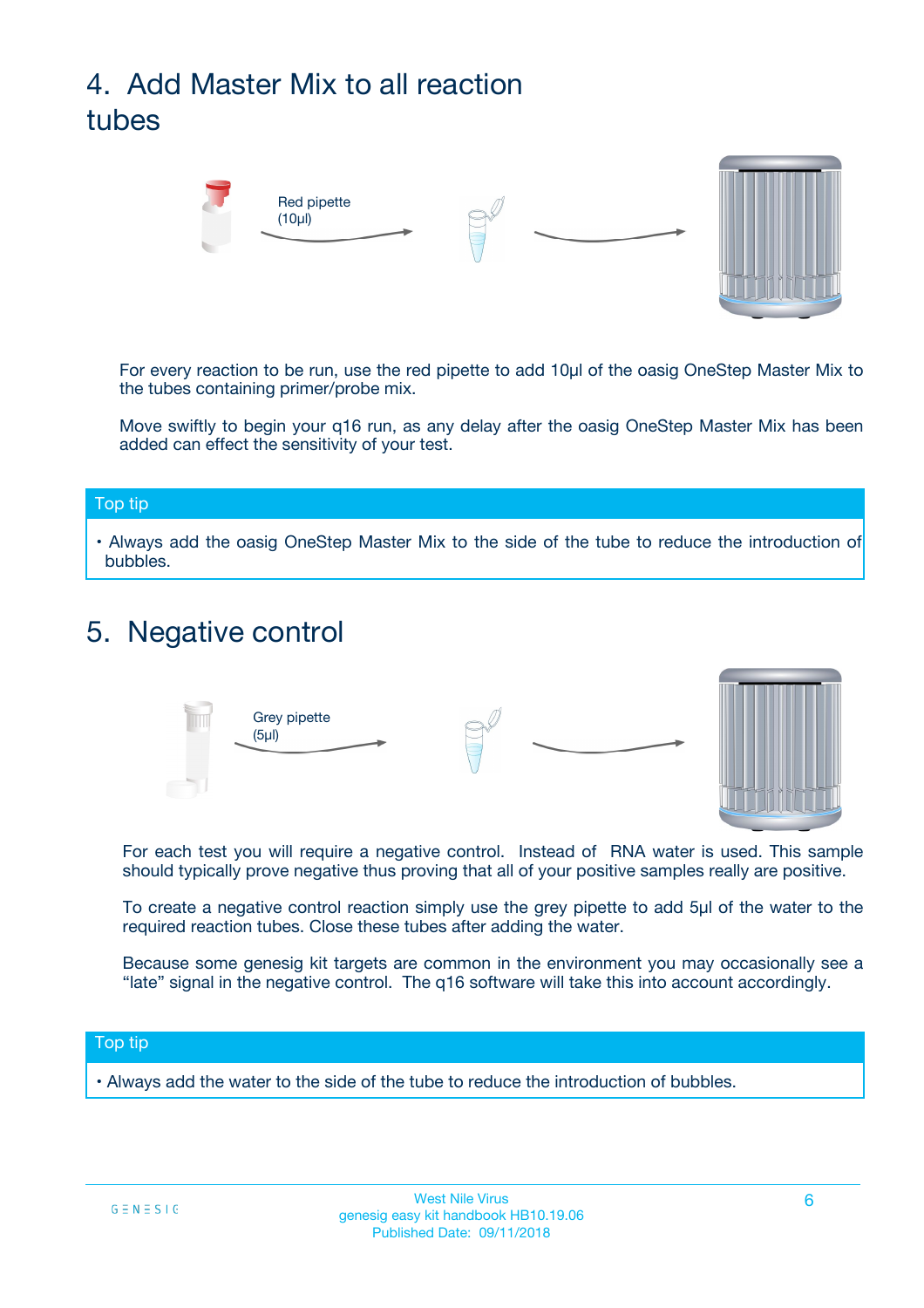# 6. Set up a test





For each sample you wish to analyse, use the grey pipette to add 5µl of your RNA sample to the required reaction tubes. Close these tubes after adding the sample. Always change pipette tips between samples.

### Top tip

**•** Always add the RNA sample to the side of the tube to reduce the introduction of bubbles.

## 7. Positive control



Use the blue pipette to transfer 500µl of template preparation buffer into the positive control template tube. Cap and shake tube to mix.

Each time you run a test you will require a positive control. This is a small portion of RNA from your target of interest. It serves two purposes:

1. It will always test positive so it shows that everything is working as it should be.

2. The q16 software knows how much RNA is present in the positive control. So it can automatically compare your sample of interest with the positive control to calculate the amount of target RNA in your sample.

To create a positive control reaction simply use 5µl of the positive control instead of your RNA sample.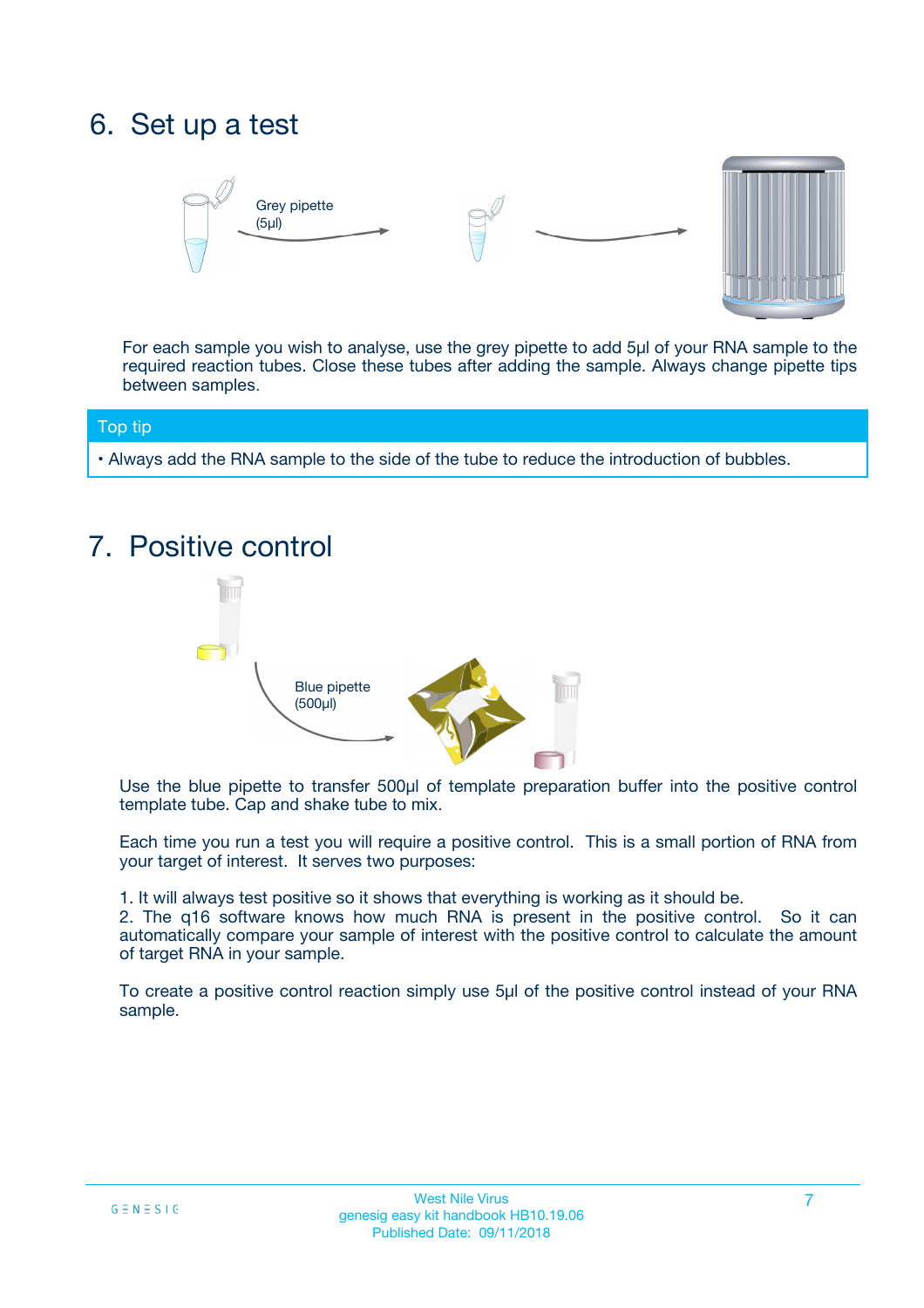



Take great care when setting up your positive control. The positive control template has the potential to give you a false positive signal in your other samples. Set positive controls up last after all other sample tubes are closed. Always change pipette tips between samples. You may even choose to set up positive controls in a separate room.

### Top tip

**•** Always add the positive control template to the side of the tube to reduce the introduction of bubbles.

## 8. Running the test

Place the tubes into the correct positions in your q16 as defined by the software, this may include positioning of empty tubes to ensure that the q16 lid is balanced. The run can then be started.

|                                                | Unsaved (New Experiment 2<br><b>Open Experiments:</b><br>$\overline{\phantom{a}}$ | <b>E</b> Open<br>Save<br>$\Box$ New | Save As          | <b>C</b> Close<br>Configuration | $G \equiv N \equiv S \mid G$ |
|------------------------------------------------|-----------------------------------------------------------------------------------|-------------------------------------|------------------|---------------------------------|------------------------------|
| <b>Stages:</b>                                 | Setup<br><b>Results</b>                                                           |                                     |                  |                                 |                              |
| <b>Notes</b>                                   |                                                                                   | <b>Samples</b>                      |                  | <b>Tests</b>                    |                              |
|                                                | <b>Name and Details</b>                                                           | Color<br>Name                       | Note             | Color<br>Name                   | Note                         |
|                                                | New Experiment 2017-10-26 11:06                                                   | Sample 1                            | 4                | Test 1                          | 4                            |
|                                                | Kit type: genesig® Easy Target Detection kit                                      | Sample 2                            |                  |                                 |                              |
|                                                | Instrument Id.:                                                                   | Sample 3                            | $\equiv$         |                                 | $\equiv$                     |
|                                                | <b>Run Completion Time:</b>                                                       | Sample 4                            |                  |                                 |                              |
| <b>Notes</b>                                   | $\blacktriangle$                                                                  | Sample 5                            | ♦                |                                 | 傦                            |
|                                                |                                                                                   |                                     |                  |                                 |                              |
|                                                | $\overline{\mathbf{v}}$                                                           |                                     | ÷                |                                 |                              |
| <b>Well Contents</b>                           |                                                                                   |                                     |                  | Run                             | ⊕                            |
|                                                | Test                                                                              | Sample                              |                  | <b>Run Status</b>               |                              |
|                                                | Test 1                                                                            | Negative Control                    | $\blacktriangle$ |                                 |                              |
| Pos.<br>$\blacktriangleleft$<br>$\overline{2}$ | Test 1                                                                            | Positive Control                    |                  |                                 |                              |
| 3                                              | Test 1                                                                            | Sample 1                            |                  |                                 |                              |
|                                                | Test 1                                                                            | Sample 2                            |                  | Show full log                   |                              |
| $\overline{4}$<br>5                            | Test 1                                                                            | Sample 3                            |                  | <b>Run Control</b>              |                              |
|                                                | Test 1                                                                            | Sample 4                            |                  |                                 |                              |
| 6<br>$\overline{7}$                            | Test 1                                                                            | Sample 5                            |                  |                                 |                              |

## Top tip

- Before loading tubes into the q16, check for bubbles! Flick the bottom of the tubes to remove any bubbles that may have formed during the test setup.
- Apply centrifugal force with a sharp wrist action to ensure all solution is at the bottom of the reaction tube.
- When repeating a test you can use a previous file as a template by clicking 'open' then selecting File name > Files of Type > Experiment file as template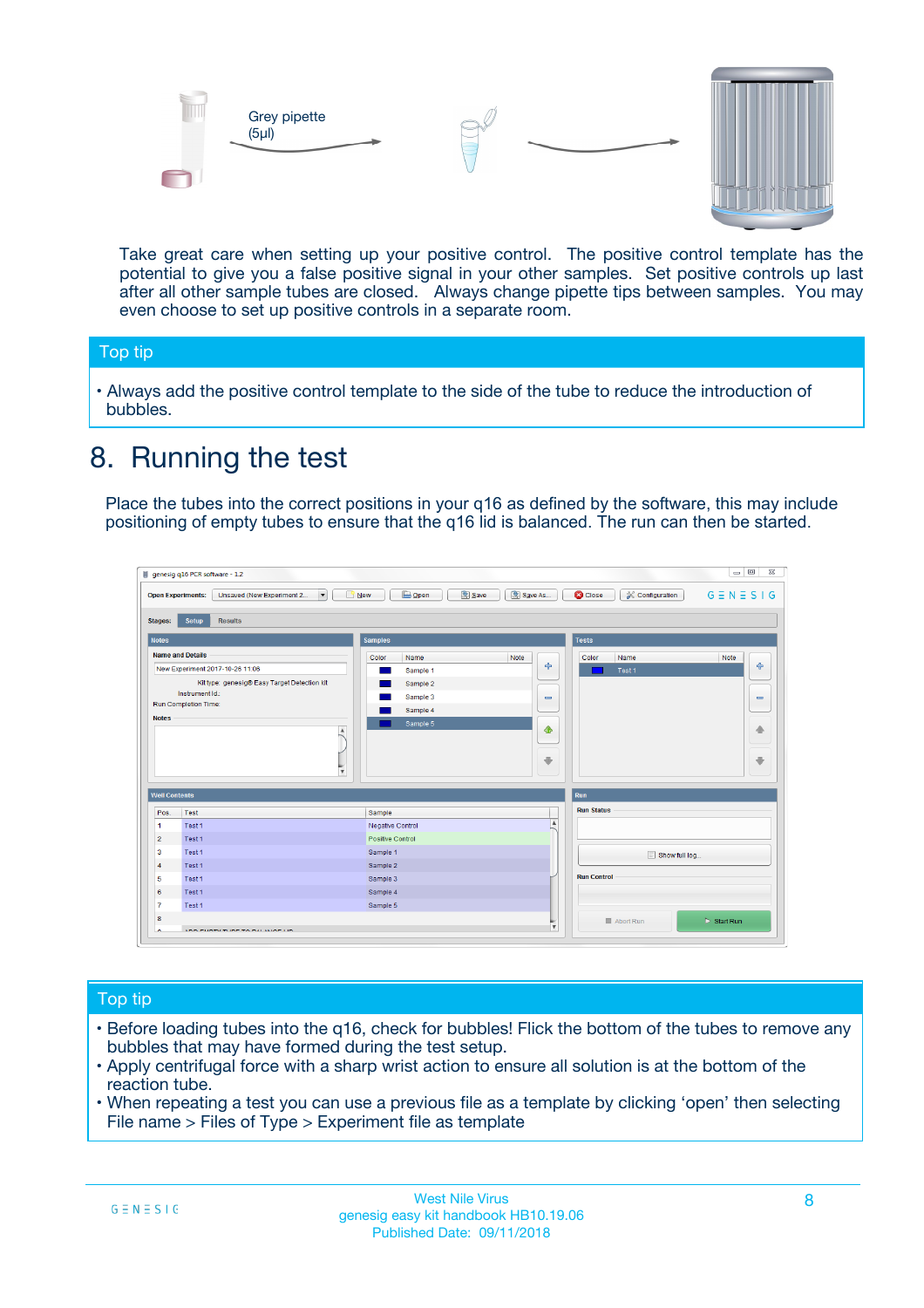## What do my results mean?

Analysis of your data is carried out automatically by the genesig q16. The following information is designed to help you fully understand a result or to troubleshoot:

## "Positive"

### **Explanation**

Your sample has produced a positive result. Your target of interest is present and you can use the reported quantity.

## "Negative"

### **Explanation**

Your sample has produced a negative result. The target is not present in your sample.

## "Test contaminated"

### **Explanation**

The Negative Control should be completely free of any DNA/RNA. If you see this error message it means that at some point during the setup, the Negative Control has been contaminated with DNA/RNA and has given a positive signal. This contamination has invalidated the test. The Positive Control and your test samples are both possible sources of contaminating DNA/RNA. The genesig q16 reaction tubes from previous runs will also contain very high amounts of DNA so it is important that these are carefully disposed of after the run is completed and NEVER OPENED. It may be the case that your kits have become contaminated which will lead to the same problem occurring repeatedly.

### **Solutions**

1. Clean your working area using a commercial DNA remover solution to ensure the area is DNA free at the start of your run and re-run the test.

2. If the problem persists then the kit has become contaminated and it will have to be discarded and replaced with a new kit. When you open the new kit, run a simple test to show that changing the kit has solved the problem. Prepare a test which includes only the Positive Control, the Negative Control and one 'mock sample'. For the 'mock sample' add water instead of any sample RNA. The result for the Negative Control and the mock sample should be negative indicating that contamination is no longer present.

### **Preventive action**

An ideal lab set-up has a 'Clean area' where the test reagents are prepared and a 'sample area' where DNA/RNA samples and the Positive Control template are handled. The best workflow involves setting up all the test components (excluding the positive control template) in the clean area and then moving the tests to the sample area for sample and Positive Control addition. If this method is followed then the kit components are always kept away from possible sources of contamination. For extra security the Negative Control can be completely prepared and sealed in the clean area. All work areas should be decontaminated regularly with DNA remover.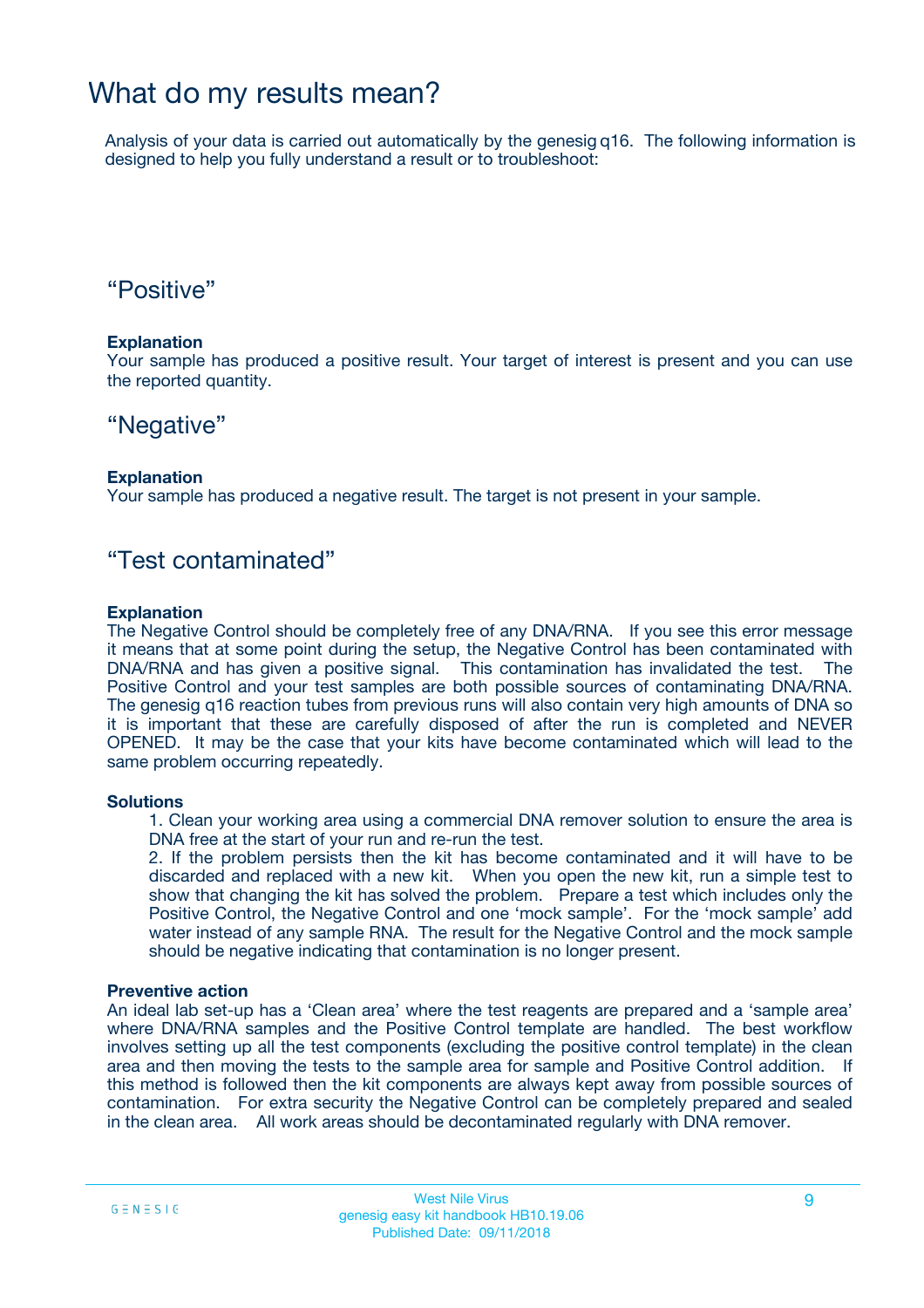## "Sample preparation failed"

### **Explanation**

The test has failed because the quality of the sample was not high enough. The Internal Extraction Control component identifies whether the sample has been prepared correctly and is of suitable quality. This error message means that this quality control test has failed and the sample quality is not high enough for analysis.

### **Solutions**

1. Check the sample preparation protocol for any user errors then repeat.

2. Poor quality samples can result from overloading the sample preparation protocol with too much starting material. Try reducing the amount of starting material then repeat.

3. Failing to add the Internal Extraction Control RNA to your sample during the sample preparation protocol can also lead to a reported result of "sample preparation failed". Ensure that this step has not been overlooked or forgotten. If your samples are derived from an archive store or from a process separate from your genesig Easy extraction kit; you must add 5µl of Internal Extraction Control RNA into each 0.5ml of your sample to make it suitable for use on the q16.

## "Positive result, poor quality sample"

### **Explanation**

The test is positive so if you are only interested in obtaining a 'present or absent' answer for your sample then your result is reliable. However, the test contains an Internal Extraction Control component that identifies if the sample is of high quality. This quality control test has failed and the sample is not therefore of high enough quality to accurately calculate the exact copy number of RNA present. If you require quantitative information for your sample then proceed with the solutions below.

### **Solutions**

1. For appropriate solutions, read the "Sample preparation failed" section of this handbook.

## "Test failed"

### **Explanation**

The test has failed because the Positive Control has not worked. The Positive Control is present to show that all aspects of the test are working correctly together. When this control test fails, the test as a whole is invalidated. This finding indicates that a problem has occurred in the reaction set-up part of the experiment and has nothing to do with sample preparation.

### **Solutions**

- 1. Check the entire workflow and test set-up to look for any user errors, then repeat the test e.g. have the right colour pipettes and solutions been used with the correct tubes?
- 2. Ensure the positive and negative controls are inserted into the correct wells of your q16.

3. A component of the test may have 'gone off' due to handing errors, incorrect storage or exceeding the shelf life. When you open a new kit, run a simple test to show that changing the kit has solved the problem. Prepare a test which includes only the Positive Control, the Negative Control and one 'mock sample'. For the 'mock sample' add internal control template instead of any sample RNA. If the Positive Control works, the mock sample will now be called as a negative result.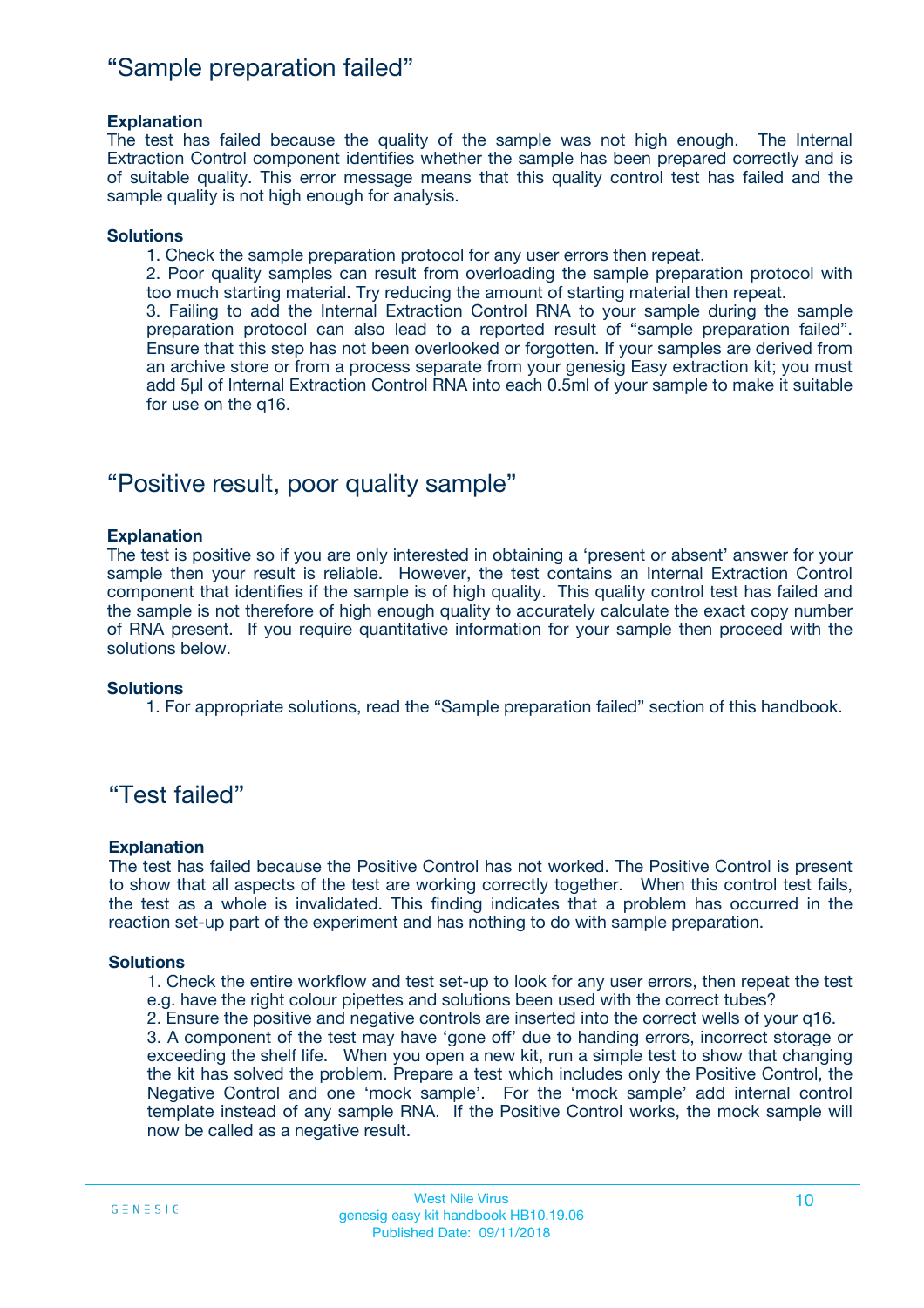## "Test failed and is contaminated"

### **Explanation**

The Positive Control is indicating test failure, and the Negative Control is indicating test contamination. Please read the "Test Failed" and "Test contamination" sections of this technical support handbook for a further explanation.

### **Solution**

1. For appropriate solutions, read both the "Test failed" and "Test contaminated" sections of this handbook.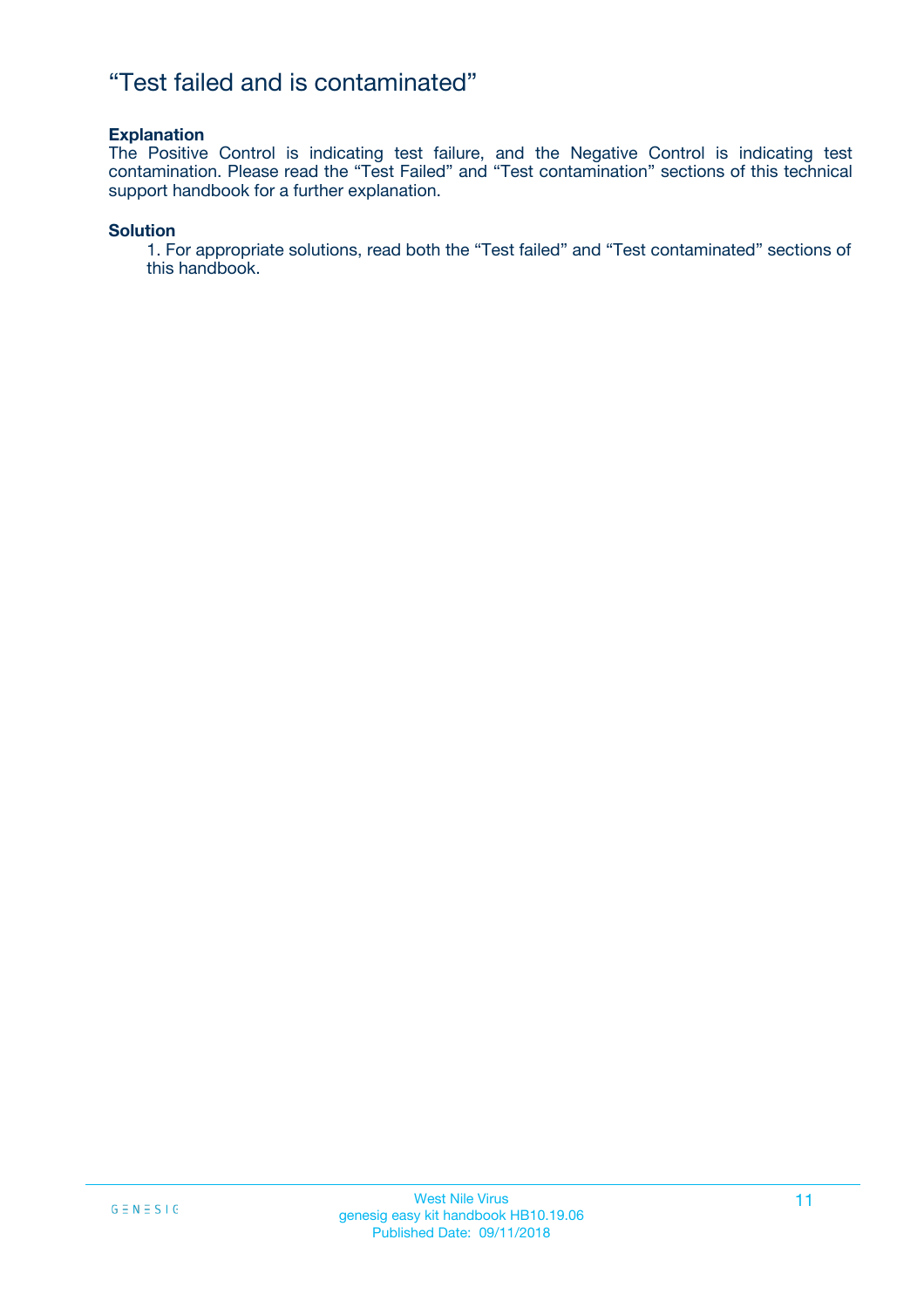# West Nile Virus

West Nile Virus belongs to the Flaviviridae family of viruses. It mainly infects birds but can infect many other species' including humans. It contains a single stranded, positive sense RNA genome of between 11 and 12kb that is held in a nucleocapsid, formed from 12kDA protein blocks. The virus itself is a 45-50-nm viron with a relatively smooth protein surface.

Transmission occurs by mosquito vectors. Mosquitos transfer the virus from birds, which are amplifying hosts. Humans and other species tend not to transfer the disease as the viral concentrations are low, whereas the viral levels in birds are comparatively high allowing transmission to occur. In rare cases transmission can also occur by blood transfusion, organ transplants and breast feeding. The virus is contained in a host-derived membrane, the membrane being altered by two viral glycoproteins. The virus is taken up by vertebrate cells through receptor-mediated attachment to the cell surface, followed by injection of the genome into the host cell. Host proteins and ribosomes are utilised for replication and once the progeny virus is packaged it buds from the host cell allowing spreading.

Few people develop any symptoms, however those that do suffer from either a mild form known as West Nile Fever or in more rare cases, a severe form known as West Nile encephalitis or West Nile meningitis depending on the part of the body that is affected. The mild symptoms may include diarrhoea, fever, headache, muscle aches, nausea, rash, sore throat, swollen lymph nodes and vomiting. The more severe form may include symptoms such as disorientation, coma, muscle weakness, stiff neck, seizures and fits. West Nile Virus has also been known to infect nerve cells, and once infected the virus can continue to infect other nerve cells nearby. In some cases the virus is then able to break into the central nervous system, triggering acute flaccid paralysis.

There is no specific treatment for West Nile Virus. The symptoms of the mild form should ease in a few days, however the more severe form will usually need hospital treatment involving intravenous fluids; help with breathing and general nursing. The severe form can lead to brain damage, muscle weakness and death. The only prevention at this time is to avoid mosquito bites.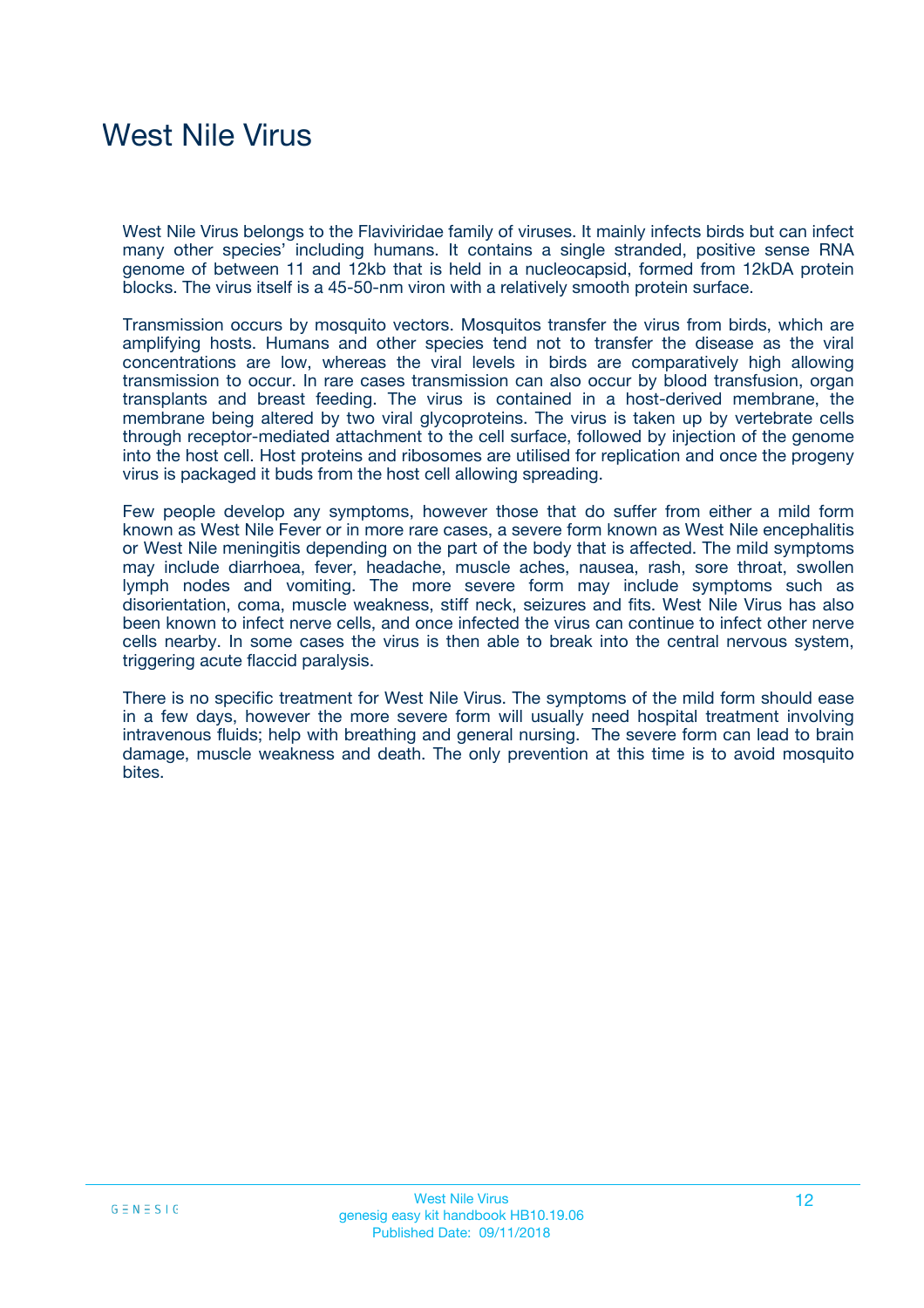# **Specificity**

The Primerdesign genesig Kit for West Nile Virus (WNV) genomes is designed for the in vitro quantification of WNV genomes. The kit is designed to have a broad detection profile. Specifically, the primers represent 100% homology with over 95% of the NCBI database reference sequences available at the time of design.

The dynamics of genetic variation means that new sequence information may become available after the initial design. Primerdesign periodically reviews the detection profiles of our kits and when required releases new versions.

Our kit for West Nile virus has been designed for the specific and exclusive in vitro quantification of all lineages of this species. The primers and probe sequences in this kit have 100% homology with over 95% of reference sequences in the NCBI database based on a comprehensive bioinformatics analysis.

If you require further information, or have a specific question about the detection profile of this kit then please send an e.mail to enquiry@primerdesign.co.uk and our bioinformatics team will answer your question.